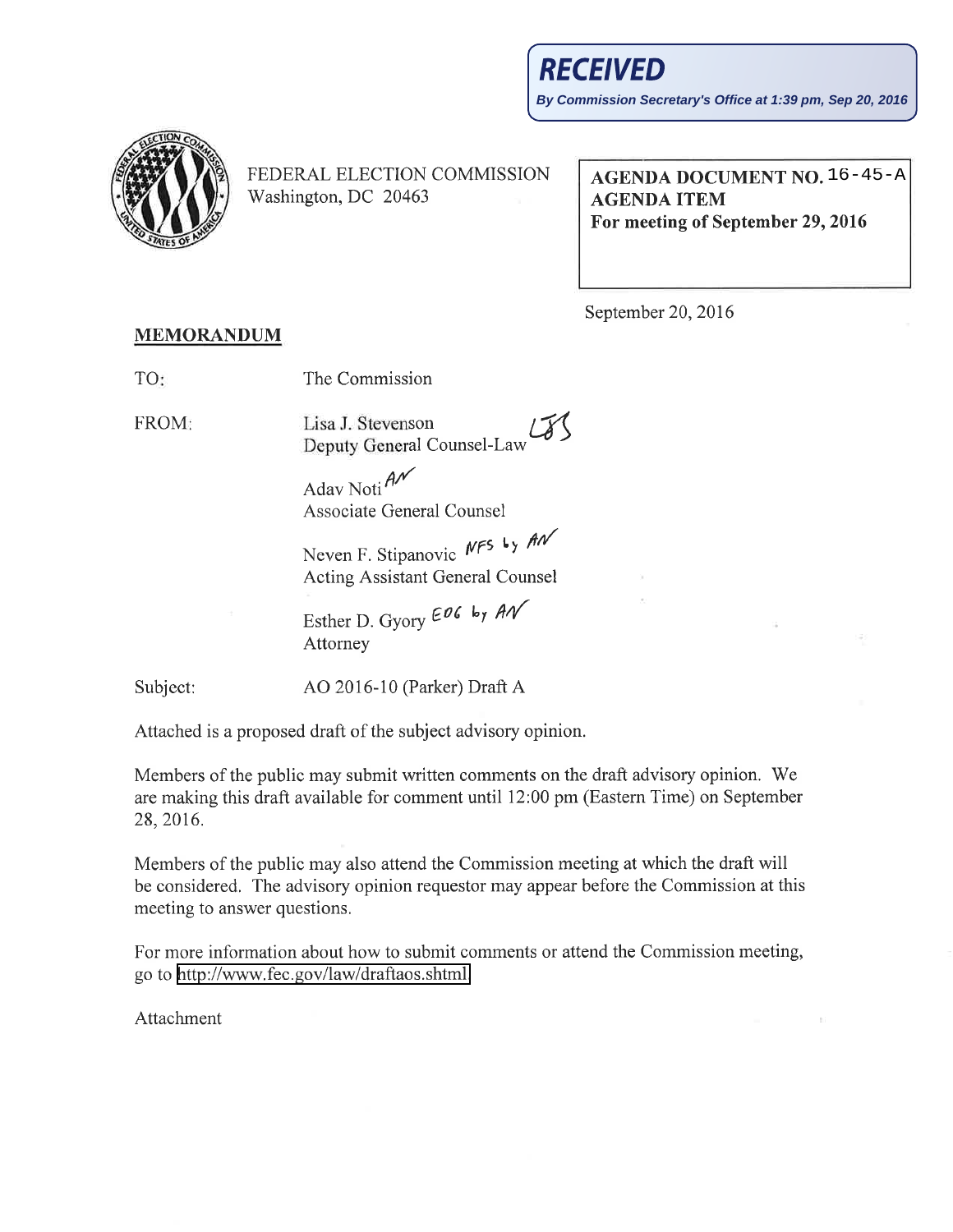1 ADVISORY OPINION 2016-10 2 3 Caroline Goodson Parker **DRAFT A** 4 1776 Emily Lane 5 Bowen Island, BC V0N 1G2 6 7 8 Dear Ms. Parker: 9 We are responding to your advisory opinion request concerning the application of the 10 Federal Election Campaign Act, 52 U.S.C. §§ 30101-30146 ("the Act"), and Commission 11 regulations to your proposal to solicit contributions or donations to state and local party 12 committees. The Commission concludes that as a United States citizen living abroad, you may 13 solicit contributions or donations to state and local party committees, but that you may not 14 knowingly do so from a foreign national. The Commission also concludes that you are not 15 required to notify those whom you solicit about the prohibition on soliciting foreign nationals. 16 Finally, the Commission concludes that you may inform a state or local party committee that you 17 are soliciting contributions or donations to that committee. 18 *Background*  19 The facts presented in this advisory opinion are based on your letter received on August 20 26, 2016. 21 You are a U.S. citizen living in Canada. You plan to solicit friends and family by email 22 or text message for contributions or donations to state and local party committees. You would 23 also encourage these individuals to solicit contributions or donations from their friends and 24 family. You include an example of a communication you plan to send: 25 Sprinklers needed to help the grassroots grow! Donate to [link to a state/local party's 26 donation page], or Google your own favorite state or local party in a swing state and 27 sprinkle your dollars where they'll fund the most important get-out-the-vote effort ever. 28 Pass this on! 29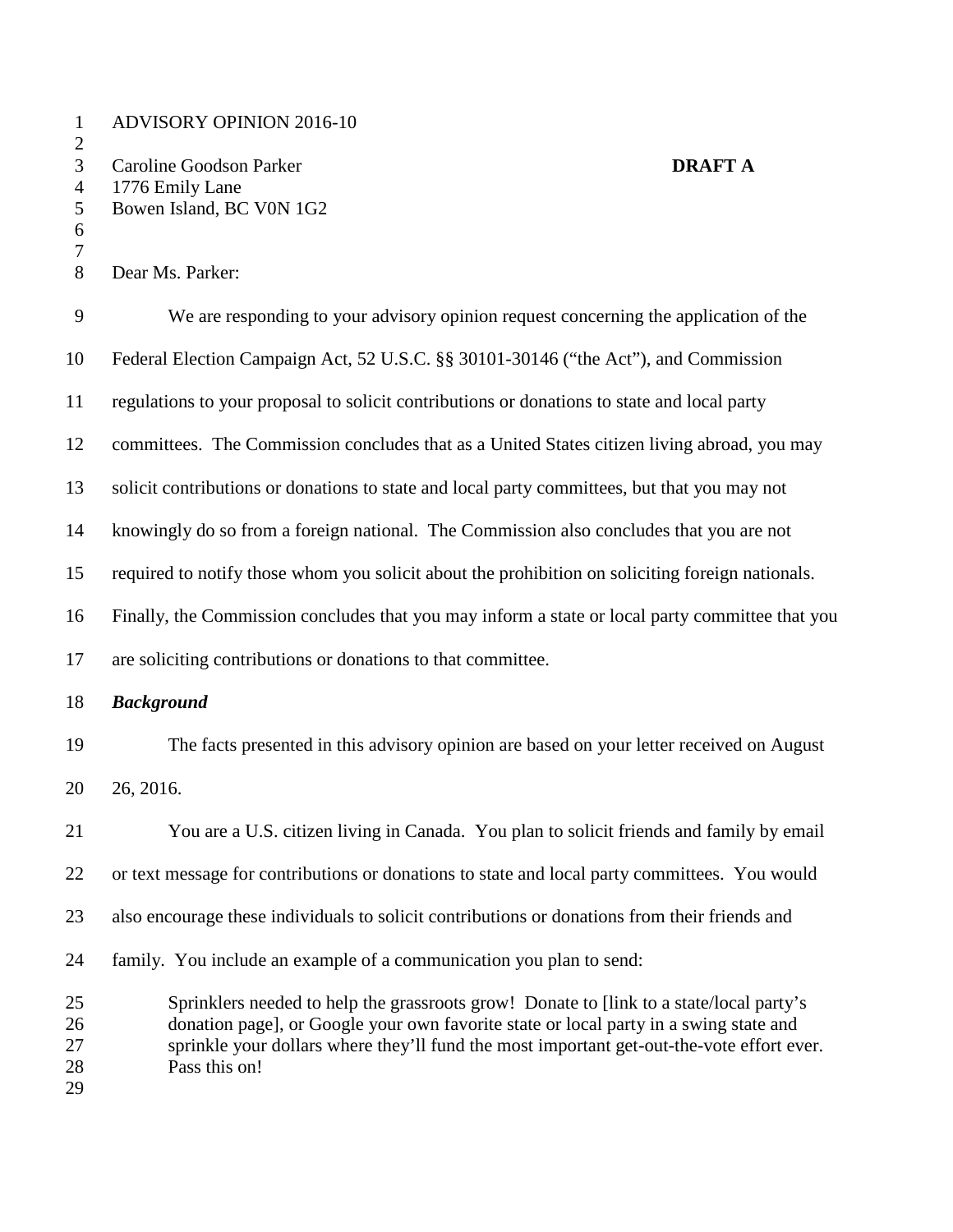| $\mathbf{1}$   | Advisory Opinion Request at AOR002. You state that you might also encourage friends to               |
|----------------|------------------------------------------------------------------------------------------------------|
| $\overline{2}$ | include their own message or video in their solicitations. Id.                                       |
| 3              | Some of the individuals you wish to solicit reside outside the U.S. but told you several             |
| $\overline{4}$ | years ago that they were U.S. citizens. Id. You state that these individuals have their own          |
| 5              | networks of friends and family "who might be interested to know more about supporting state          |
| 6              | and local parties' grassroots activities in swing states." Id. You also state that you would like to |
| 7              | solicit friends who are Canadian citizens but have lived in the U.S. for over five years. Id.        |
| 8              | <b>Questions Presented</b>                                                                           |
| 9              | 1) As a U.S. citizen residing abroad, may you solicit contributions or donations to state and local  |
| 10             | party committees?                                                                                    |
| 11             | 2) Are you required to take any steps to ascertain the citizenship status of individuals that you    |
| 12             | plan to solicit, including U.S. citizens residing abroad and individuals who moved to the U.S.       |
| 13             | from Canada more than five years ago? Is the answer to this question different if you restrict       |
| 14             | your email and text message solicitations to friends and family who live in the U.S. and who have    |
| 15             | not, to your knowledge, lived abroad?                                                                |
| 16             | 3) Are you required to warn individuals whom you solicit that they are prohibited from soliciting    |
| 17             | foreign nationals? Does this answer change if you restrict your email and text message               |
| 18             | solicitations to friends and family who live in the U.S. and who have not, to your knowledge,        |
| 19             | lived abroad?                                                                                        |
| 20             | 4) May you inform state and local party committees about your efforts to solicit contributions or    |
|                |                                                                                                      |

21 *donations to those committees?*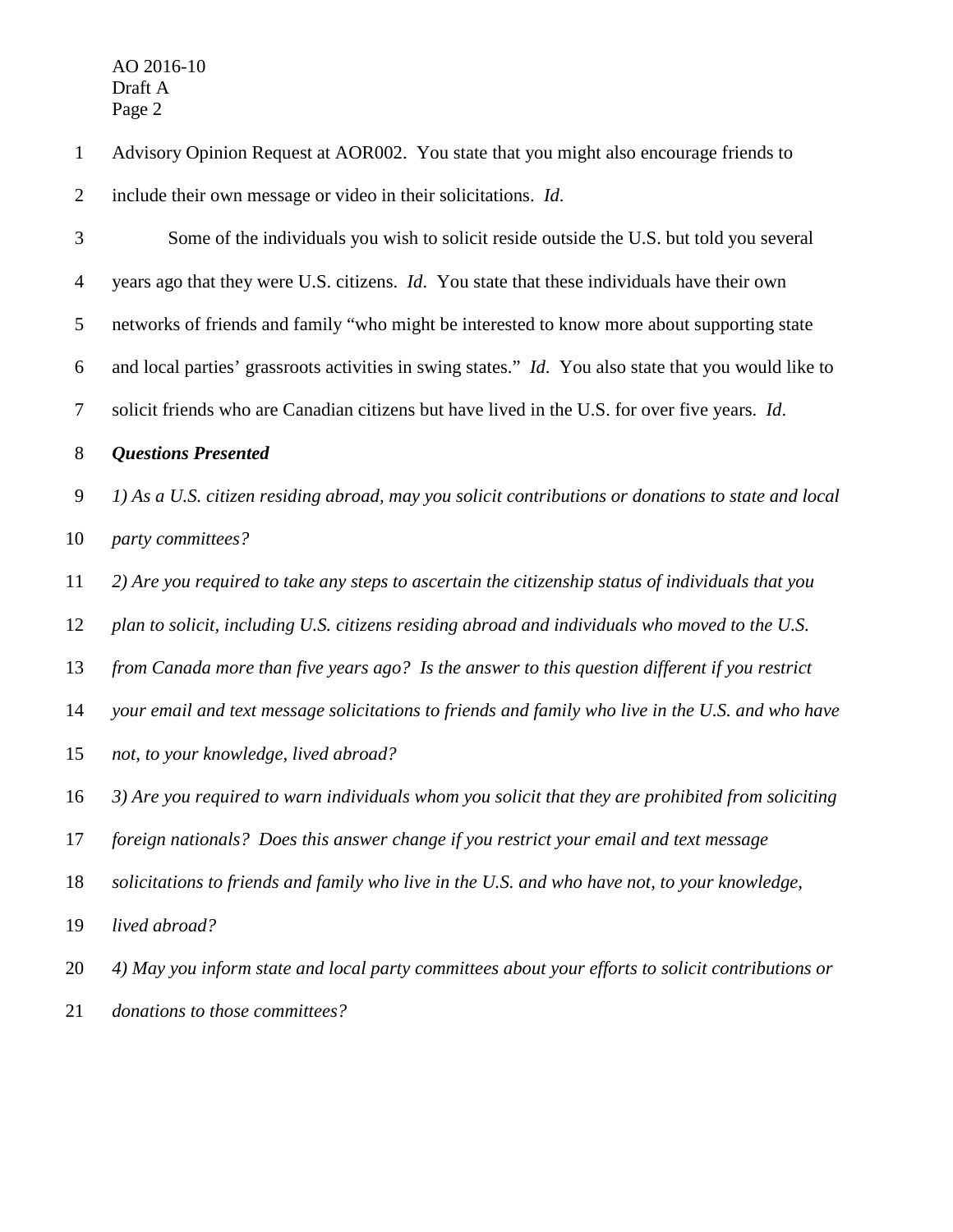$\overline{a}$ 

## 1 *Legal Analysis and Conclusions*

2 *1) As a U.S. citizen residing abroad, may you solicit contributions or donations to state and local*  3 *party committees?*

4 Yes, as a U.S. citizen residing abroad, you may solicit contributions and donations from 5 other U.S. citizens to state and local party committees.

6 The Act and Commission regulations prohibit any foreign national from making a 7 contribution or donation to a committee of a political party. 52 U.S.C. § 30121(a)(1)(B); 11 8 C.F.R. § 110.20(c). Commission regulations also prohibit any person from knowingly soliciting 9 such a contribution or donation. 11 C.F.R. § 110.20(g); *see* 52 U.S.C. § 30121(a)(2). These 10 provisions do not prohibit U.S. citizens from making contributions or donations or from 11 soliciting such funds from other U.S. citizens, regardless of residence. *See, e.g.*, 52 U.S.C. 12 § 30121(b) (providing that "foreign national" does not include "any individual who is a citizen of 13 the United States"); 11 C.F.R. § 110.20(a)(3)(iii) (same).<sup>1</sup> Indeed, the legislative history of the 14 Act indicates that Congress intended to ensure U.S. citizens living abroad could participate in 15 U.S. elections. *See* 93 Cong. Rec. S4715 (daily ed. March 28, 1974) (statement of Sen. Bentsen) 16 (responding to question about whether U.S. citizens living abroad could make contributions or 17 donations to candidates, stating that "[i]n no way is [such an individual] precluded from that"). 18 Accordingly, the Commission has consistently noted that the foreign national prohibition does 19 not apply to U.S. citizens living abroad. *See, e.g.*, Factual and Legal Analysis at 14, MURs 20 6078/6090/6108/6139/6142/6214 (Obama for America) (finding no reason to believe violation of 21 foreign national prohibition occurred where political committee engaged in reasonable inquiry to

<sup>1</sup> In addition to U.S. citizens, the foreign national prohibition also does not apply to non-citizens who are lawfully admitted to permanent residence in the U.S., or to U.S. nationals. 52 U.S.C. § 30121(b).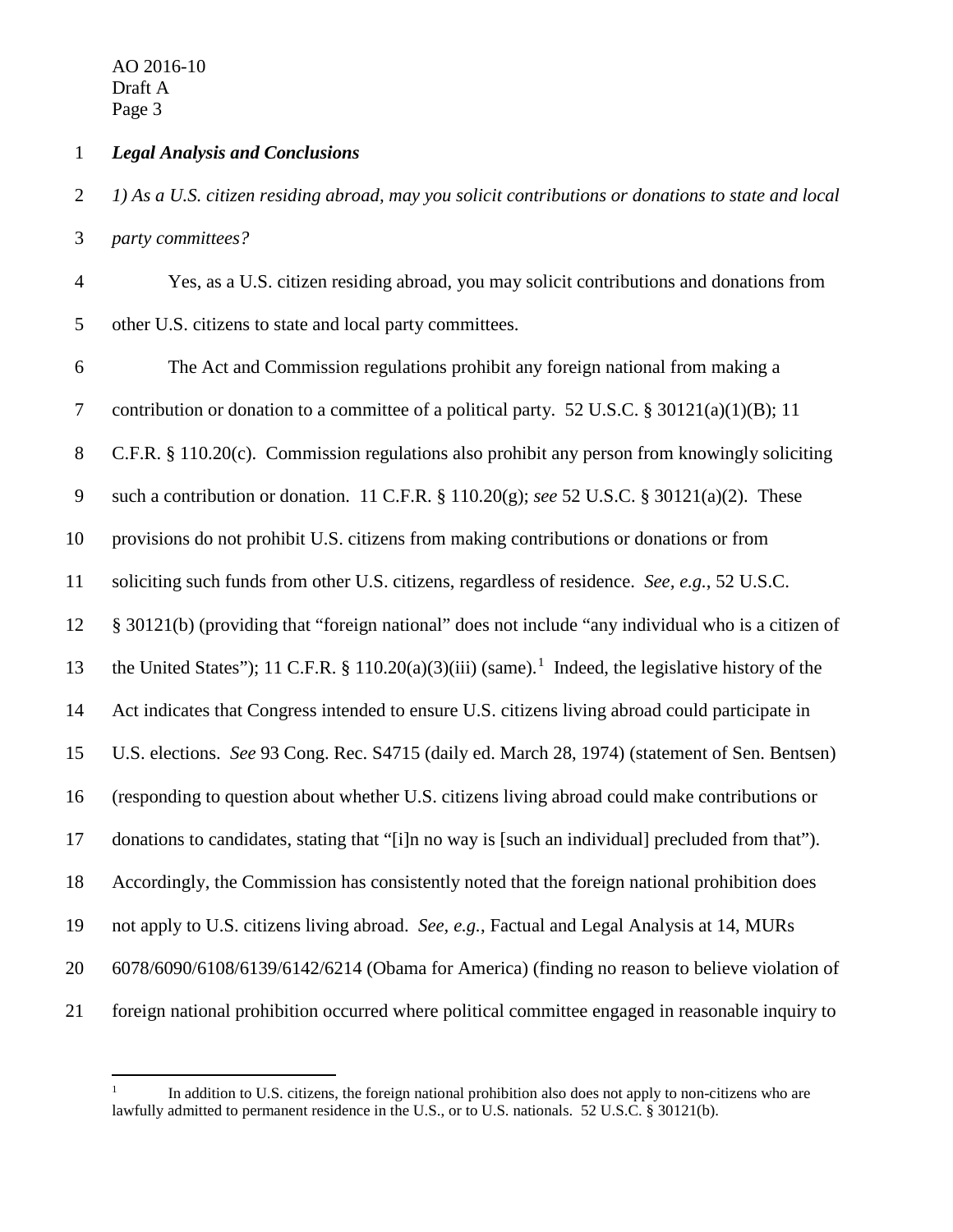1 ensure that funds from foreign banks or foreign addresses were not from foreign nationals), First 2 Gen. Counsel's Rpt. at 8-9, MUR 6687 (Obama for America) (recommending same). Therefore, 3 because you are a U.S. citizen, the Act and Commission regulations do not prohibit you from 4 soliciting contributions and donations to state and local party committees. 5 *2) Are you required to take any steps to ascertain the citizenship status of individuals that you*  6 *plan to solicit, including U.S. citizens residing abroad and individuals who moved to the U.S.*  7 *from Canada more than five years ago? Is the answer to this question different if you restrict*  8 *your email and text message solicitations to friends and family who live in the U.S. and who have*  9 *not, to your knowledge, lived abroad?* 10 Yes, you would be required to ascertain the citizenship status of some of the individuals 11 whom you plan to solicit to avoid knowingly soliciting foreign nationals, while soliciting only 12 U.S. residents would generally limit your obligation to inquire into those individuals' 13 nationalities. 14 As noted above, Commission regulations prohibit any person from knowingly soliciting a 15 contribution or donation from a foreign national. 11 C.F.R. § 110.20(g); *see also* 52 U.S.C. 16  $\frac{\sqrt{2}}{30121(a)(2)}$ . For the purpose of this prohibition, the regulation defines "knowingly" as (i) 17 having actual knowledge the person solicited is a foreign national, (ii) being aware of facts that 18 would lead a reasonable person to conclude that there is a substantial probability that the person 19 solicited is a foreign national, or (iii) being aware of facts that would lead a reasonable person to 20 inquire whether the person solicited is a foreign national but failing to make such an inquiry. 11

- 21 C.F.R. § 110.20(a)(4). The regulation includes a non-exhaustive list of "pertinent facts" that
- 22 would lead a reasonable person to inquire further as to the citizenship status of a solicited person,
- 23 including that the potential donor provides a foreign address or resides abroad. 11 C.F.R.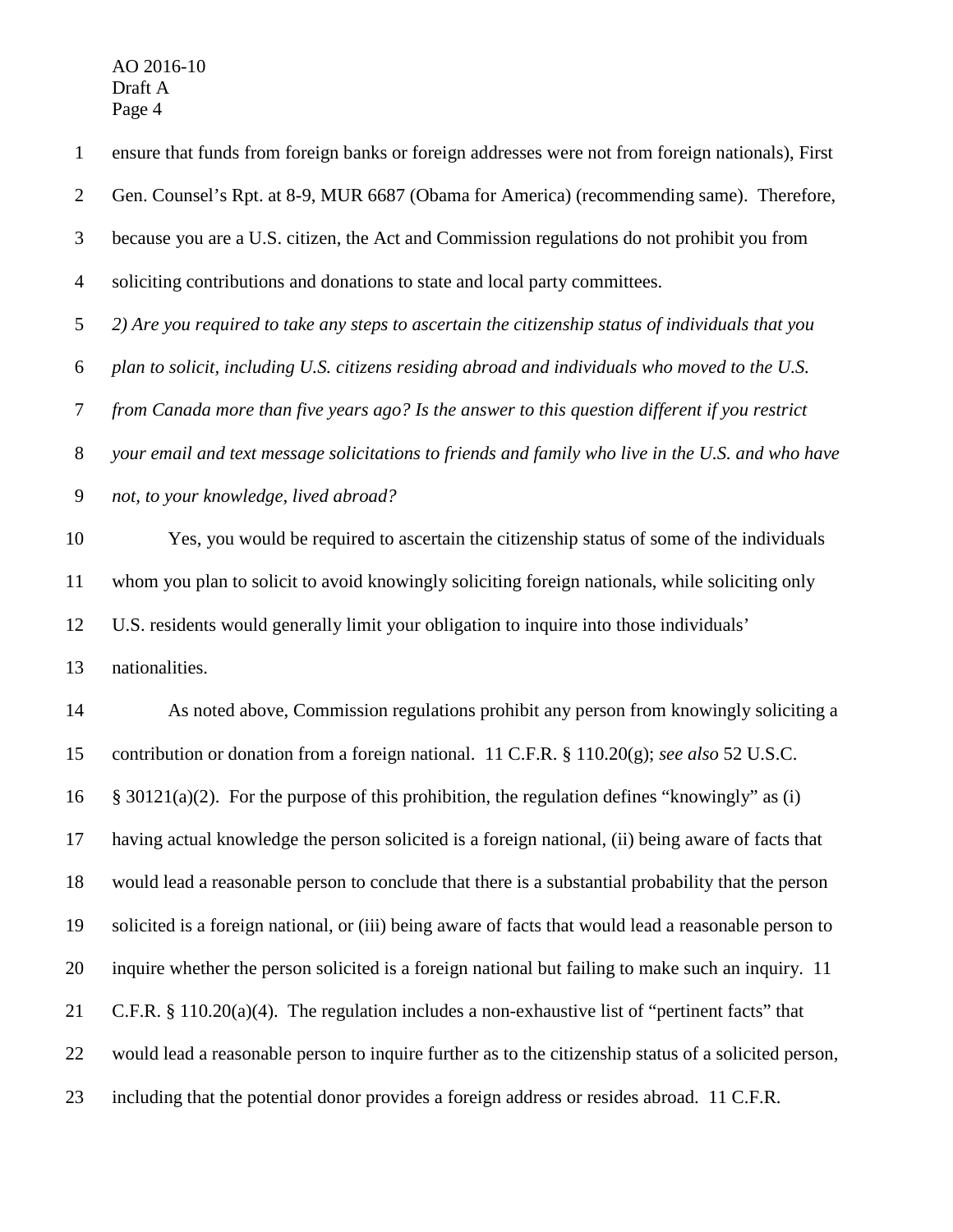1 § 110.20(a)(5). Commission regulations also provide a safe harbor, whereby a person is deemed 2 to have conducted a reasonable inquiry if she seeks and obtains copies of current and valid U.S. 3 "passport papers" for the solicited person, as long as the person conducting the inquiry does not 4 have actual knowledge that the solicited person is a foreign national. 11 C.F.R. § 110.20(a)(7). 5 Pursuant to these regulations, your responsibility to inquire into the citizenship status of a 6 person whom you solicit depends upon whether you are aware of facts that would lead a 7 reasonable person to believe — or to inquire into whether — the solicited individual is a foreign 8 national. Thus, regarding your plan to solicit friends living abroad, the regulations indicate that 9 these individuals' foreign residences would generally obligate you to conduct further inquiry to 10 ascertain whether they are currently foreign nationals. 11 C.F.R. § 110.20(a)(5)(ii), (iv). Your 11 prior knowledge that some of these individuals were U.S. citizens a number of years ago does 12 not necessarily relieve you of your obligation to inquire into whether their citizenship has 13 changed during the intervening time, given that they no longer reside in the U.S. Should you 14 choose to do so, you may rely on the safe harbor provision, provided that you do not have actual 15 knowledge that the individual is a foreign national. 16 You also indicate that you wish to solicit Canadian friends who have moved to the U.S.

17 and have lived there for over five years. Because you have actual knowledge that these 18 individuals were foreign nationals, you may not solicit them for contributions or donations unless 19 you are able to determine that there is no substantial probability that the individuals remain 20 foreign nationals. *See* 11 C.F.R. § 110.20(a)(4)(iii).

21 Finally, you ask in the alternative whether you would need to further inquire about the 22 citizenship status of solicited individuals if you solicit only friends or family who live in the U.S. 23 and who have not, to your knowledge, lived abroad. As described above, the Commission's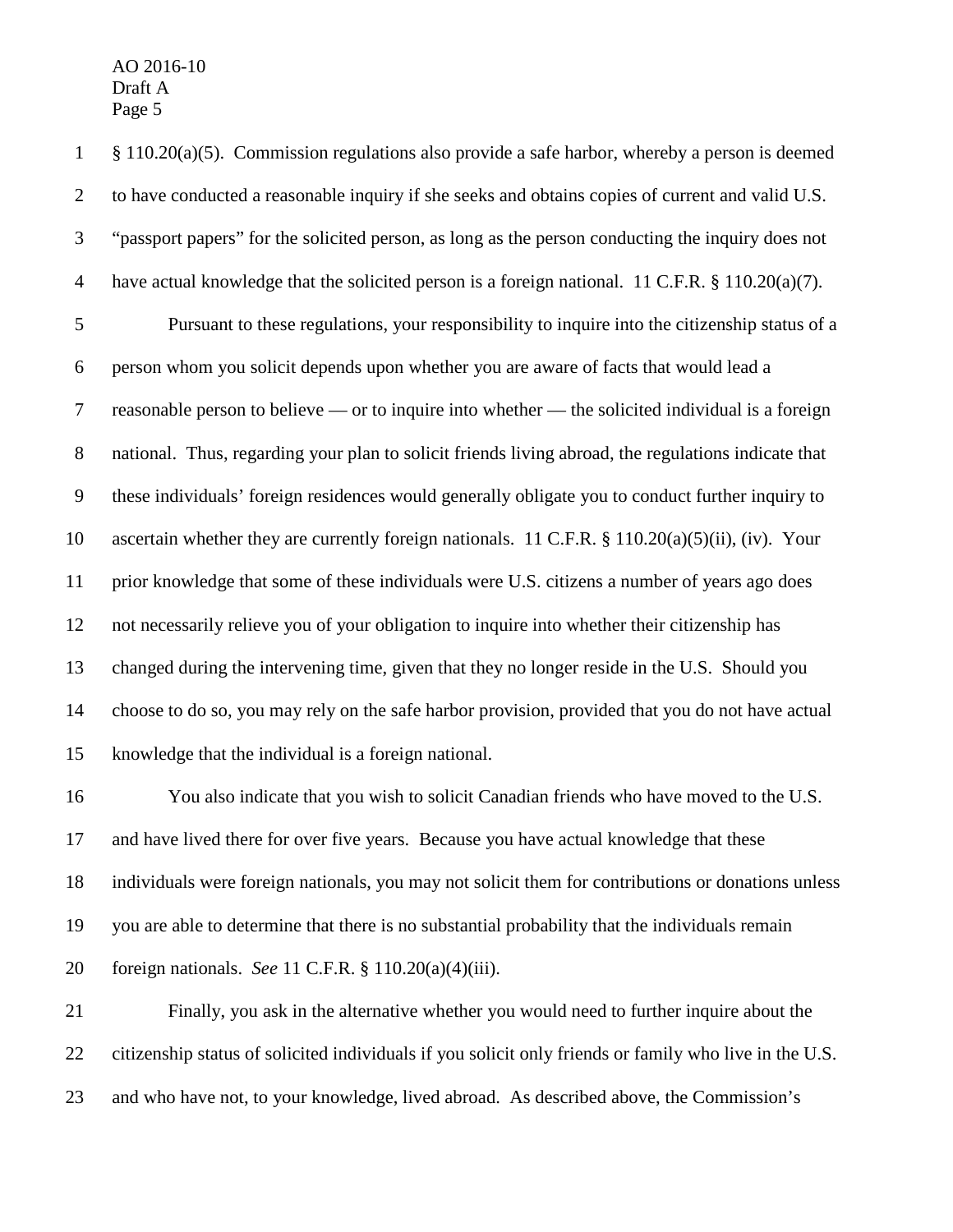1 regulation includes a non-exhaustive list of facts that would lead a reasonable person to inquire 2 further as to the citizenship status of a potential contributor to avoid "knowingly" soliciting a 3 foreign national. 11 C.F.R. § 110.20(a)(4)(iii), (5). One of these enumerated facts is that the 4 potential contributor or donor lives abroad. 11 C.F.R. § 110.20(a)(5)(iv). Limiting your 5 solicitations to friends and family who live in the U.S. and who have not, to your knowledge, 6 lived abroad, therefore would not obligate you to conduct further inquiry about citizenship status 7 due to the residence of the individuals whom you solicit. However, if you are aware of other 8 facts that would indicate a substantial probability that a solicited person is a foreign national, you 9 must still make a reasonable inquiry into that person's citizenship status. 10 *3) Are you required to warn individuals whom you solicit that they are prohibited from soliciting*  11 *foreign nationals? Does this answer change if you restrict your email and text message*  12 *solicitations to friends and family who live in the U.S. and who have not, to your knowledge,*  13 *lived abroad?*  14 No, you are not required to warn the individuals whom you solicit, regardless of where 15 they live, that they are prohibited from soliciting foreign nationals. 16 In addition to prohibiting any person from knowingly soliciting a foreign national for 17 contributions or donations to a party committee, Commission regulations also prohibit 18 knowingly providing substantial assistance in the solicitation of a foreign national. 11 C.F.R. 19 § 110.20(h)(1). Substantial assistance "means active involvement in the solicitation, making, 20 receipt or acceptance of a foreign national contribution or donation with an intent to facilitate 21 successful completion of the transaction." Contribution Limitations and Prohibitions, 67 Fed. 22 Reg. 69, 928, 69,945 (Nov. 19, 2002).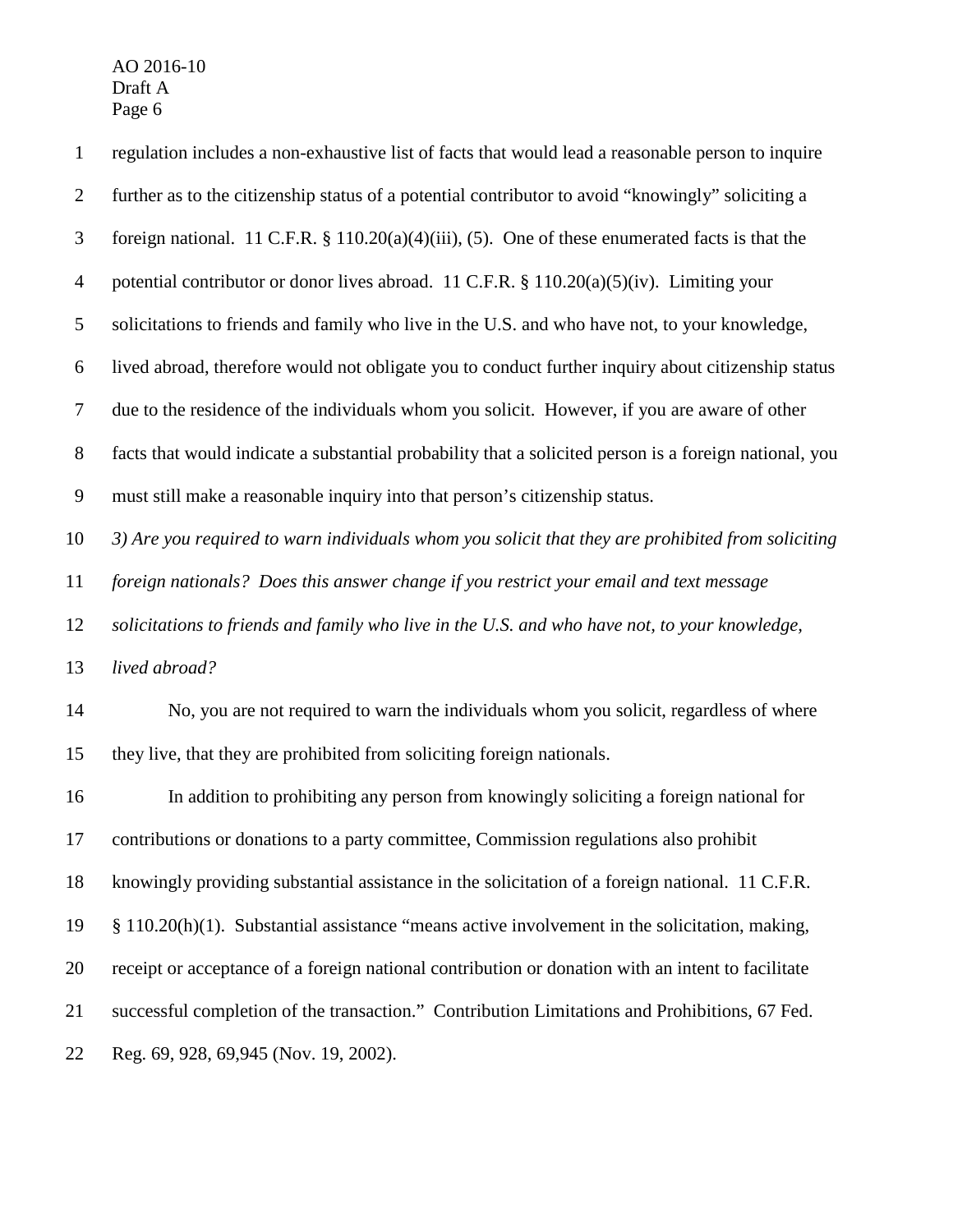1 Merely including in your solicitation the phrase "Pass it on!" or a similar exhortation for 2 the individuals whom you solicit to conduct their own solicitations does not constitute "active 3 involvement" in their solicitation. *See id*. at 69,946 n.9 (citing *IIT, An Int'l Inv. Trust v.*  4 *Cornfeld*, 619 F.2d 909, 922 (2d Cir. 1980) (internal citation omitted), for proposition that to 5 satisfy "substantial assistance" standard courts have historically required "accessor[ies] to an 6 activity" to "participate in it" or take "action to make it succeed"); *cf*. Factual and Legal Analysis 7 at 5-6, MUR 6528 (Michael Grimm for Congress, *et al.*) (finding reason to believe that 8 respondent violated regulation where respondent provided foreign national's name to 9 intermediary; requested that intermediary solicit foreign national for contribution; and informed 10 foreign national that he could not contribute unless he used intermediary to conceal source of 11 contribution). Thus, if you solicit only lawful potential contributors (as described above), and 12 then those individuals, without any further action on your part, solicit others, your solicitation 13 would not amount to knowingly providing substantial assistance in the solicitation of a foreign 14 national. Accordingly, you are not required to include a warning about the prohibition on 15 soliciting foreign nationals. 16 *4) May you inform state and local party committees about your efforts to solicit contributions to*  17 *those committees?*

18 Yes, you may inform state and local party committees about your efforts to solicit

19 donations for those committees.

20 The Act and Commission regulations do not prohibit a person from informing a political 21 party committee about that person's efforts to solicit contributions or donations to that party 22 committee. Although certain communications that are coordinated with a party committee 23 constitute in-kind contributions to the committee, 11 C.F.R. § 109.21(b), merely informing the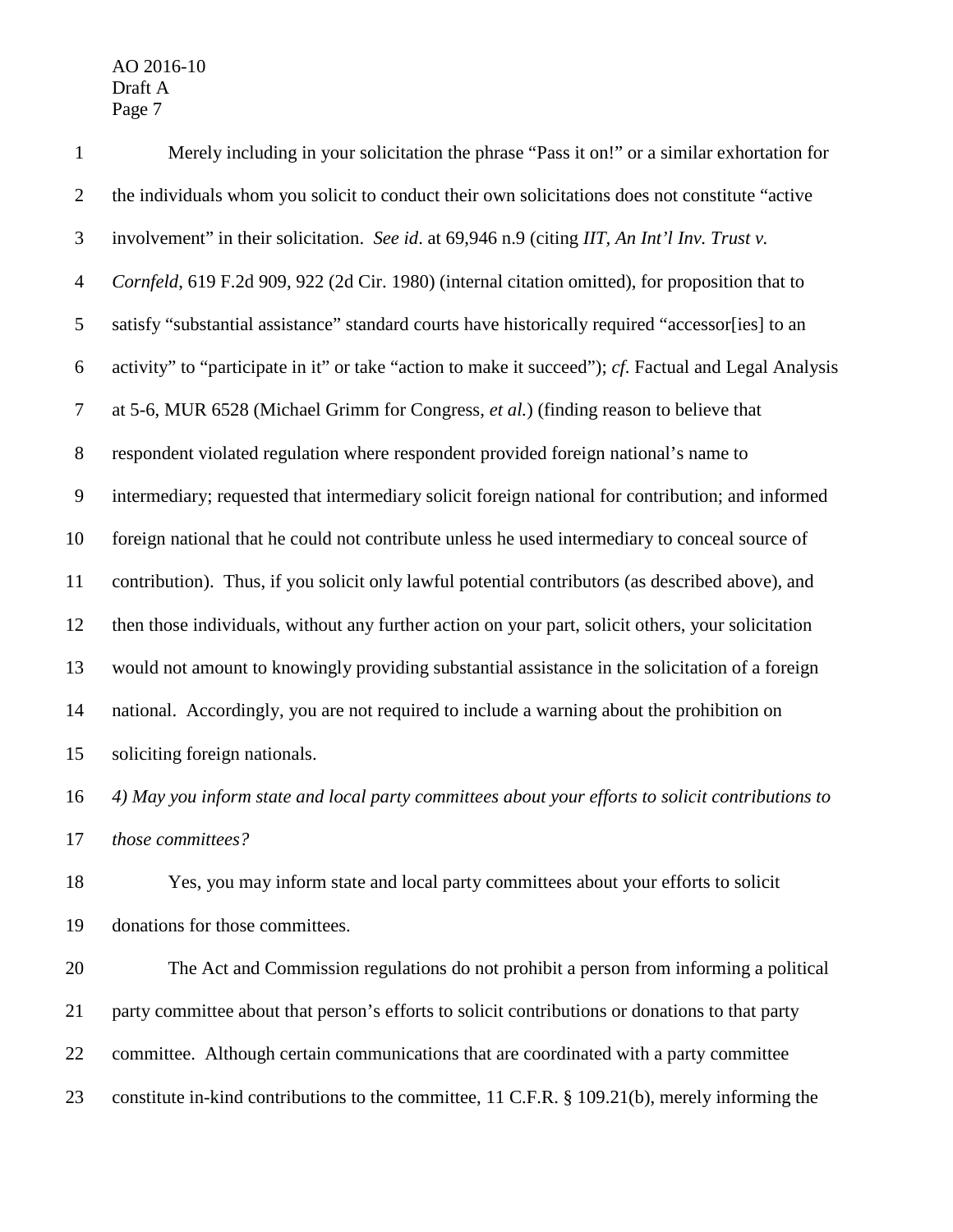$\overline{a}$ 

1 committee about the solicitations as proposed does not render the proposed solicitations coordinated communications.<sup>2</sup> 2 *See* 11 C.F.R. § 109.21(a), (c), (d). Thus, as described in your 3 request, informing state and local party committees about your solicitation efforts will not cause 4 the solicitations to become in-kind contributions.<sup>3</sup> 5 This response constitutes an advisory opinion concerning the application of the Act and 6 Commission regulations to the specific transaction or activity set forth in this advisory opinion 7 request. *See* 52 U.S.C. § 30108. The Commission emphasizes that, if there is a change in any of 8 the facts or assumptions presented, and such facts or assumptions are material to a conclusion 9 presented in this advisory opinion, then you may not rely on that conclusion as support for its 10 proposed activity. Any person involved in any specific transaction or activity which is 11 indistinguishable in all its material aspects from the transaction or activity with respect to which 12 this advisory opinion is rendered may rely on this advisory opinion. *See* 52 U.S.C. 13 § 30108(c)(1)(B). Please note that the analysis or conclusions in this advisory opinion may be

<sup>2</sup> The facts presented in your request do not indicate that you will be engaging in two-way communication with any party committees concerning your solicitations or asking those committees to take any action. Therefore, the Commission does not opine on the potential ramifications under the Act of any interactions between you and a party committee other than informing the committee of the solicitations as proposed.

<sup>3</sup> In addition, your solicitations by email would constitute uncompensated internet activity that is exempt from the regulatory definitions of "contribution" and "expenditure." *See* 11 C.F.R. §§ 100.94, 100.155.